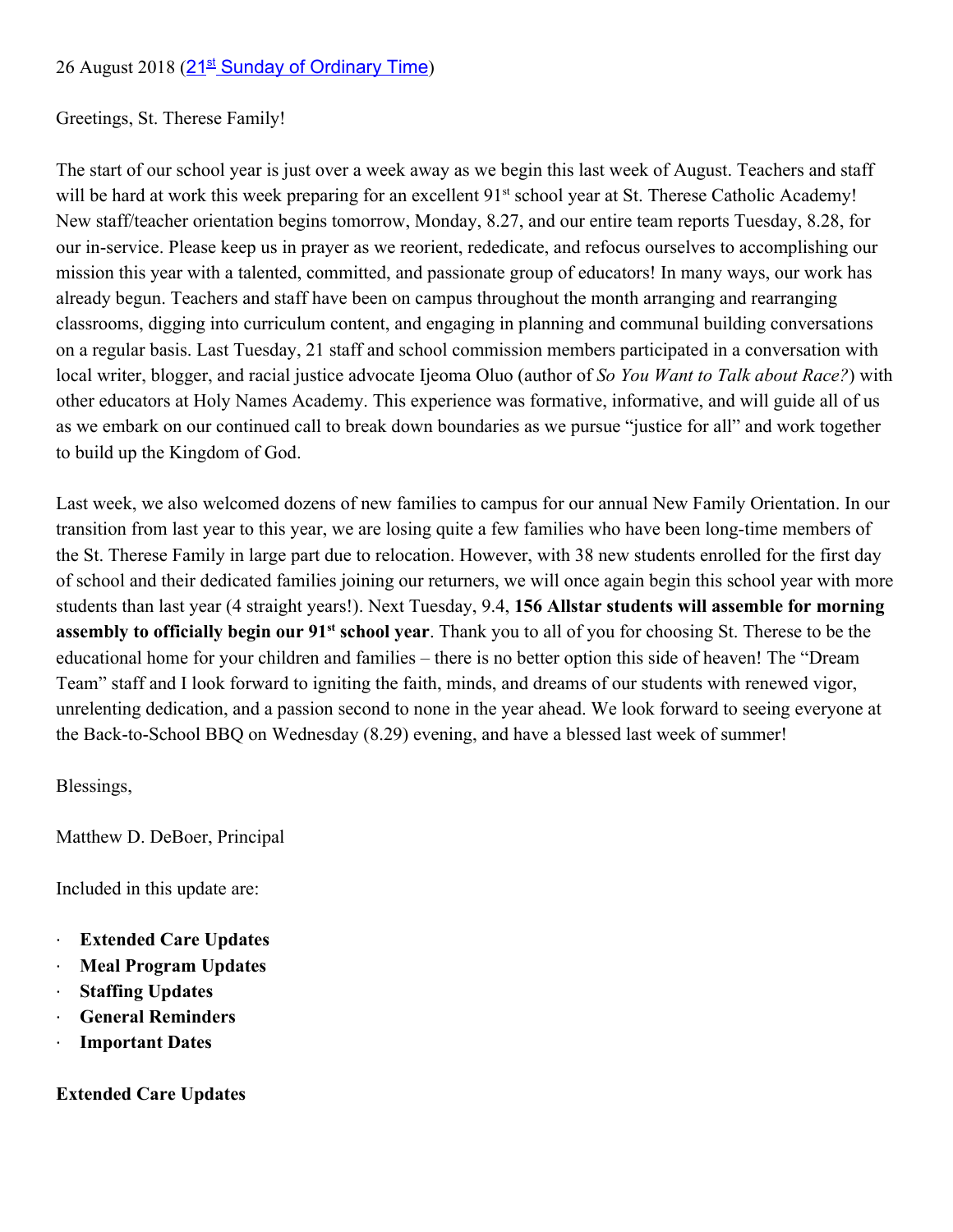With the launch of our 2018-19 school year, we also embark on completely new staffing personnel for our extended care programs. As a reminder, our campus provides safe, affordable, and quality care for students from 7am-6pm. Our programs, times, and price-points are as follows:

| <b>STCA Extended Care</b><br><b>Rates</b> $(18-19)^{*}$     | Daily<br>Rate $\omega$<br>Door | Daily<br>Rate<br><b>Billed</b> | <b>Annual Rate (Daily</b><br>rate w/ $10\%$<br>discount) | <b>Monthly Charge (For</b><br><b>Annual Rate</b><br>Sept.-June) | <b>Monthly</b><br>Rate<br>Only |
|-------------------------------------------------------------|--------------------------------|--------------------------------|----------------------------------------------------------|-----------------------------------------------------------------|--------------------------------|
| <b>BSC</b> (7-8:15am)                                       | \$7                            | \$14                           | \$1,102.50                                               | \$110.25                                                        | \$125                          |
| $ {\rm ASC}\,(3:30)$ (or dismissal<br>time of the day)-6pm) | \$15                           | \$30                           | \$2,362.50                                               | \$236.25                                                        | \$250                          |
| Kids' Club (12:25-3:30pm<br>- PRESCHOOL ONLY)               | \$20                           | \$40                           | \$3,150.00                                               | \$315                                                           | \$325                          |

\*Subsidized rates may be requested by contacting the principal, Mr. DeBoer, via e-mail with the nature of your request.

## **This year, we have moved our enrollment for Extended Care services ONLINE. Please click [HERE](https://docs.google.com/forms/d/e/1FAIpQLSetezh086aUZC4G2q01VY7qIsIxNDhC12huqNtbelrXxZ8JsQ/viewform?usp=sf_link) to enroll in Before School Care, After School Care, and/or Kids' Club PRIOR TO THE START OF SCHOOL.**

Our Before School Care will be supervised by Mr. Scott Penner, doubling as our Kindergarten Co-Teacher. Various teachers will assist throughout the week based on numbers and needs. Our After School Care will be supervised by Ms. Alison Sagliocca September 4-October 19, and by Ms. Maya Abila October 22 for the remainder of the school year. Ms. Alison/Ms. Maya will be supported by Ms. Madelyn Gfeller (AmeriCorps volunteer) and Mr. Lester Pearson (Enrichment Coordinator) with various other volunteers from UW, SPU, Seattle U, and local high schools once the year gets going. Per usual, the Kids' Club will be self-contained in the Preschool classroom and will run through 3:30pm DAILY (including Wednesdays this year) and staffed by our Preschool team.

We look forward to a great year in our extended day program. Please ensure to **enter the building** to sign your child into/out of Extended Care services – this is a liability issue. All billing associated with Extended Care services will be managed with FACTS unless payment is made at the door. If you have questions, call the office, and we'll get you squared away!

## **Meal Program Updates**

We have some exciting news for our meal programs at St. Therese. We will continue to partner with **Coach Clifford Jenkins, Sr. and Clear Blue Catering for our breakfast program**. Meals will begin being served on Monday, 9.10, the second week of school. Print order forms will go home the first day of school and will be due for the month on Friday, 9.7. We will transition to an online ordering platform later this fall. Prices are \$2.50/day in advance or \$4 at the door. Preorders are highly encouraged as meals will be prepared off site. Breakfast will be served in two sittings: 7:45am and 8:ooam. Punctuality is a must to be served by our program!

For our lunch program, we have a new caterer with menu options and a pricing arrangement that should prove to be a great fit for our various families' needs. **Lunch Ladies Catering, LLC will be providing lunches for**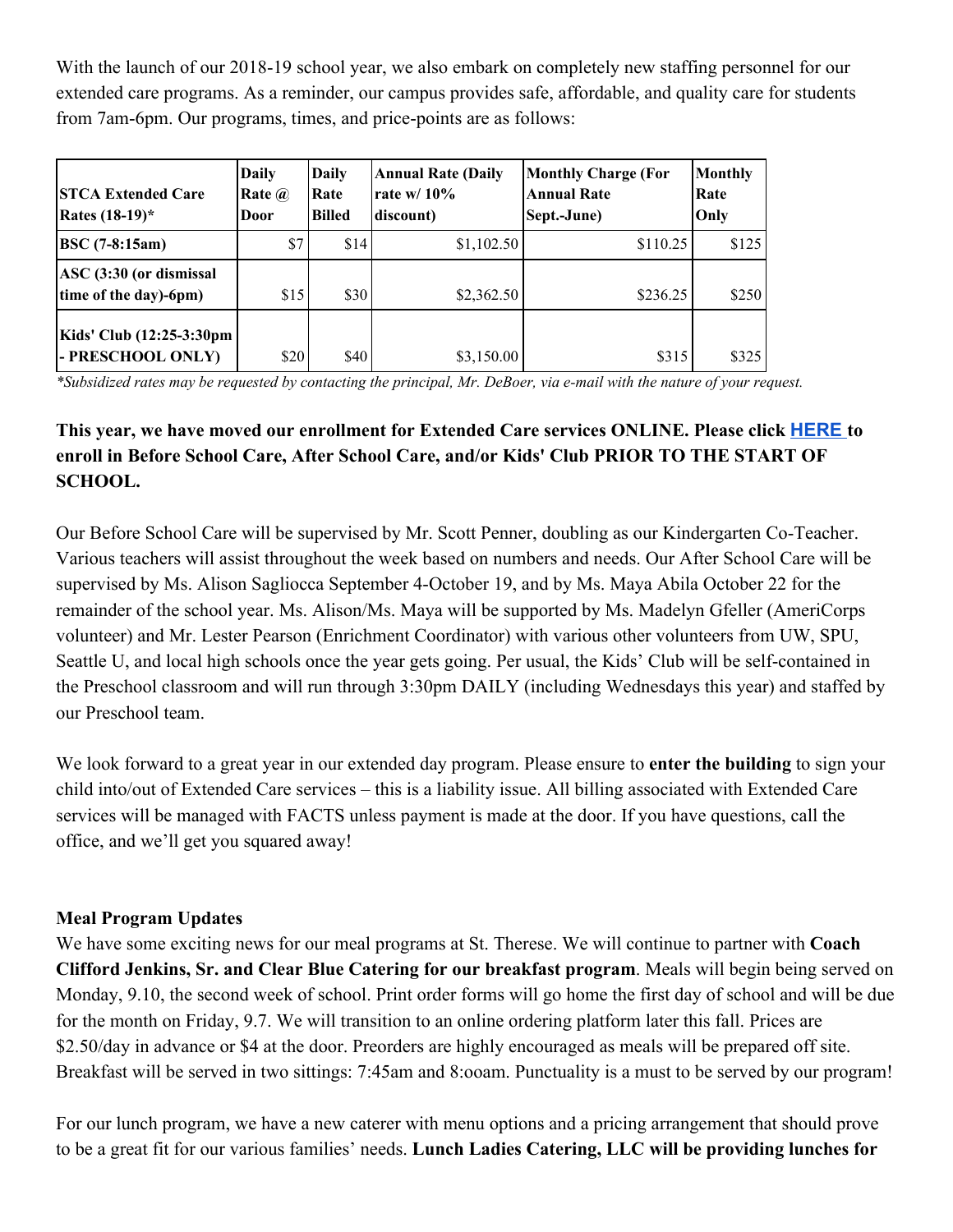**our children this year with prices starting at \$4.25 per day for a standard meal, ala carte items available each day, and two reduced rates based on family income levels of \$2.25 and \$1.25 per day**. All ordering will be done online and can be done as far out as a month in advance or as last minute as the morning of (8am deadline). Parents will work directly with the caterer, (Contact: Ms. Wendy Szabo - w-szabo@hotmail.com), for their ordering, and meals will be delivered packaged, hot, and labeled with names and items daily to our campus. *A welcome and introductory letter will be sent out later this week.*

**Thank you to Mrs. Happy Santos for coordinating our efforts to find a healthy and mission-driven option for our lunch program this year**. All meal programs will launch the second week of school, September 10, 2018. We look forward to a healthy and happy school year in our cafeteria and around our campus!

### **Staffing Updates**

Good news: We have filled all but one of our open positions for the upcoming school year. Please welcome the newest members of our Dream Team staff: Ms. Anita Robinson, Ms. Alison Sagliocca, and Ms. Madelyn Gfeller. Their contact information and the roles they will be serving in are as follows:

- Ms. Anita Robinson (arobinson@stcaseattle.org Preschool Asst. Teacher)
- · Ms. Alison Sagliocca (asagliocca@stcaseattle.org TEMP. Preschool Co-Teacher; ASC Coordinator)
- Ms. Madelyn Gfeller (mgfeller@stcaseattle.org Volunteer Coordinator & ASC Support (AmeriCorps))

We still are looking for a Literacy Support Specialist and Title I Tutor, with the assistance of Seattle Public Schools. If you know anyone with a background in education, particularly with a literacy focus, please send them my way with a resume and cover letter ASAP!

# **General Reminders: St. Therese Day @ the Mariners Game (9.9), CYO Fall Sports, Business Office Note, First Week Reminders**

· **St. Therese Day @ the Mariners Game (9.9) –** Looking for a good way to celebrate the first week of school? Join the St. Therese Family as the Mariners take on the New York Yankees on Sunday, September 9  $\omega$  1:10pm. Tickets are only \$15 and after the game, all youth 12 and under can run the bases at Safeco Field! All tickets sold will benefit the Allstar Dads' Club at St. Therese. **Please return the attached flier at the BBQ this Wednesday, 8.29 with payment in hand!** Tickets will be distributed via e-mail by Friday, 9.7.

· **CYO Fall Sports –** If you didn't receive the notices from our athletic director, Mr. Nelson, the time is NOW to register for CYO Soccer (K-8<sup>th</sup> Grade) and Cross Country (K-8<sup>th</sup> Grade)! Soccer registration closes the first week of school and practices will start that week as well. Cross country will begin a few weeks down the road but DO NOT DELAY! Contact Mr. Nelson with questions at mnelson@stcaseattle.org. See the registration forms on our website **[HERE](https://www.stcaseattle.org/athletics)**.

· **Business Office Note –** Mrs. G is on vacation with her family OUT OF THE COUNTRY until Monday, September 10. If you have questions related to your financial obligations or accounts, please direct them to Mr. DeBoer between now and the second week of school.